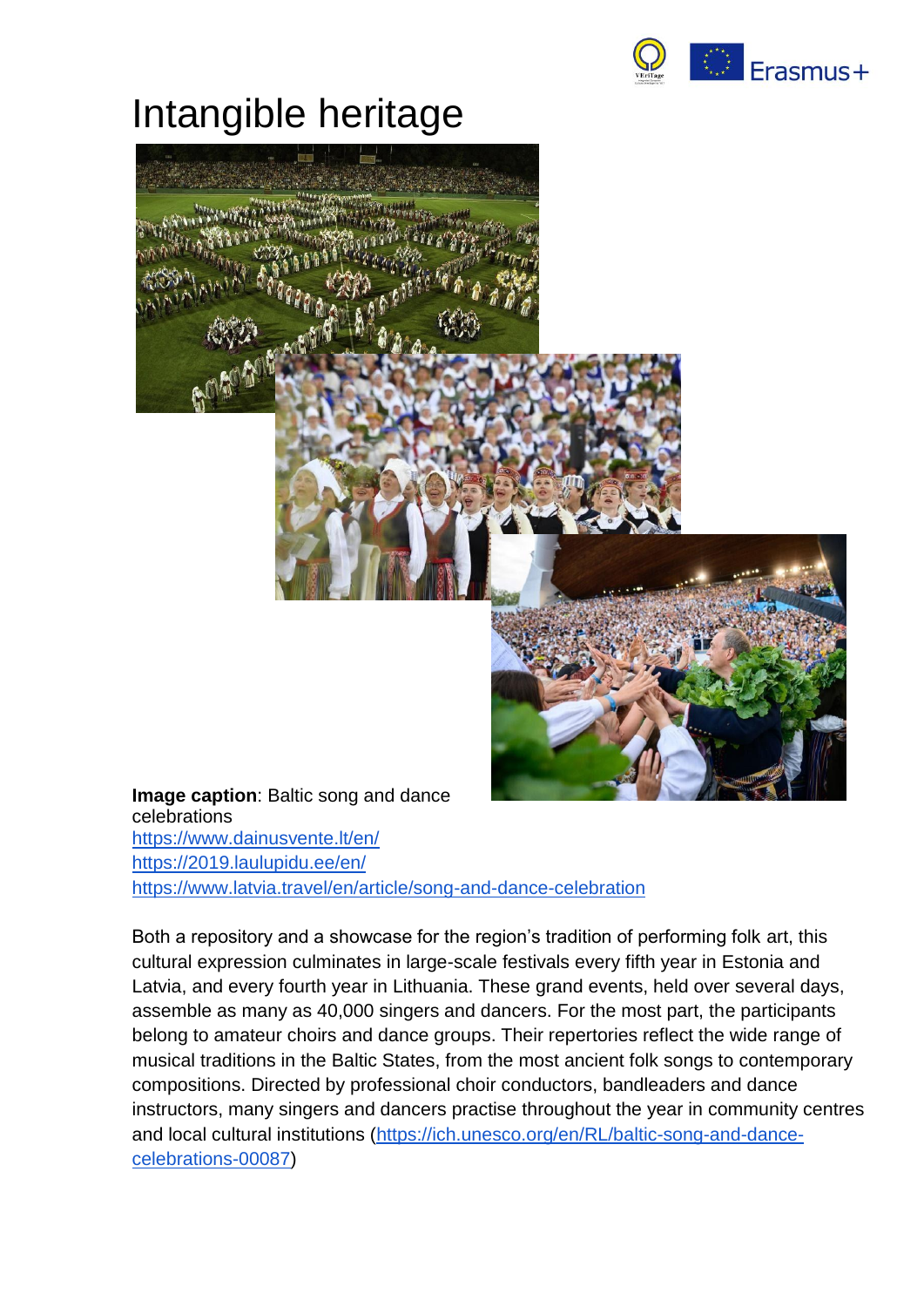

# CONTENT

| <b>General overview</b>                        | 3              |
|------------------------------------------------|----------------|
| Activity overview "It is more than we can see" | $\overline{4}$ |
| 1st activity "I can guess it"                  | 5              |
| 2nd activity "I should see it!"                | 6              |
| 3rd activity "I should try it!"                | 9              |
| 4th activity "I should write about it!"        | 12             |
| <b>Resources</b>                               | 14             |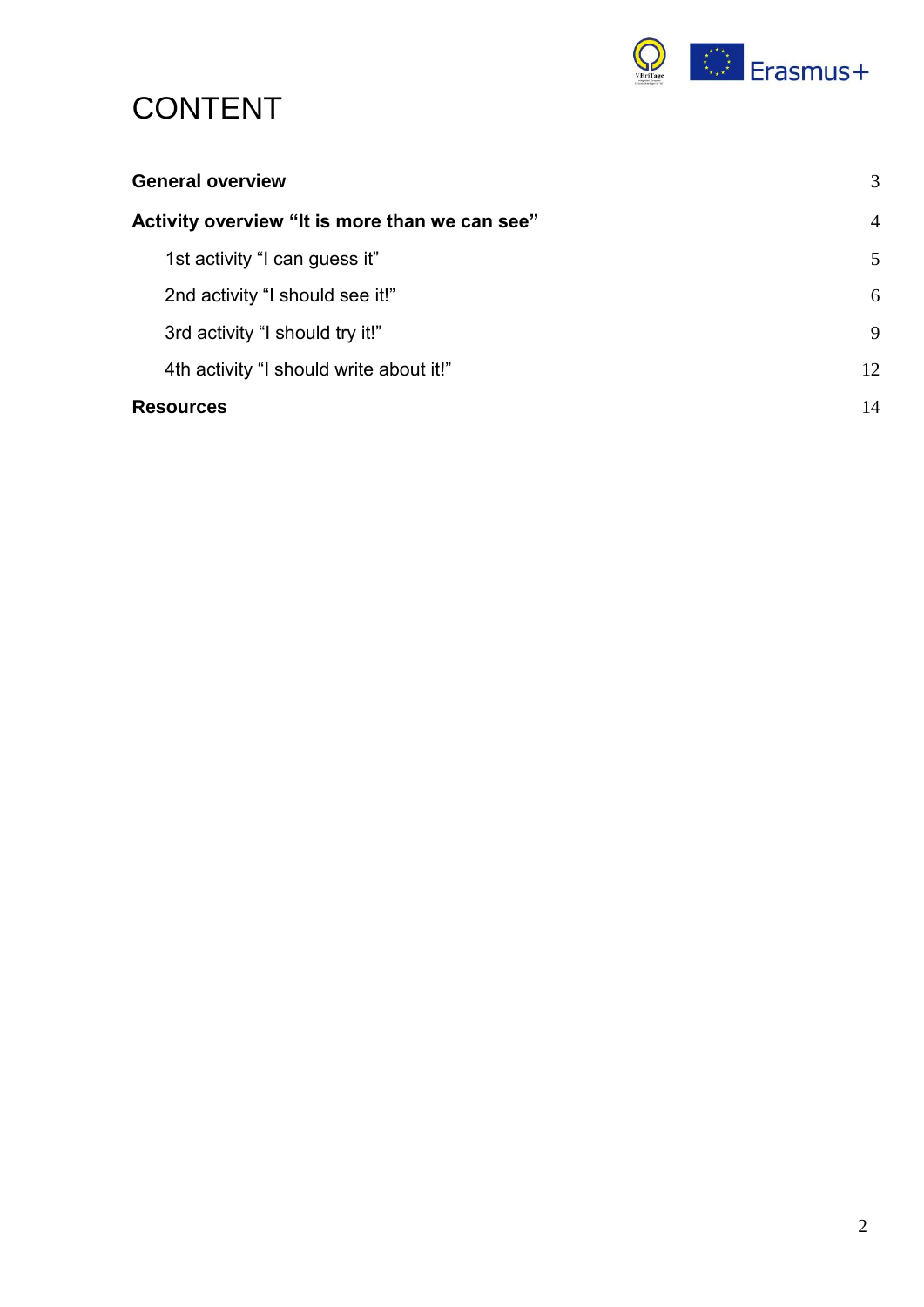

## <span id="page-2-0"></span>General overview

When we visualize cultural heritage, most often we have in mind a significant piece of architecture, a work of art, or even a particular meal - a tangible product - and much less often associate it with certain traditions and customs - phenomena that we attribute to intangible cultural heritage. Language and dialects, festivals and customs, folklore and folk art, traditional crafts, trades, songs, music, dance and knowledge - all helped the countries to survive and be peculiar during the hard times and adversity. Intangible cultural heritage are activities, well established over time, images, forms of expression, knowledge, skills, as well as their facilities, objects, products of human activity and related cultural spaces, are recognized over time by communities, groups and, in some cases, individuals. This phenomenon, passed down from generation to generation, is constantly rebuilt by communities and groups, which leads to the sense of responsibility to the environment, close interaction with nature, and history. It also gives us a sense of identity and continuity, thus promoting respect for cultural diversity and human creativity.

Due to the impact of globalization, the policy of unification and the lack of appreciation of the importance of intangible cultural heritage, many of its forms are endangered. In order to stop this process, UNESCO adopted the Convention for the Protection of the Intangible Cultural Heritage, which entered into force in 2006 April 20th. The UNESCO Convention for the Protection of the Intangible Cultural Heritage regulates 3 lists to which the Member States may designate values and activities, in accordance with the selection criteria and the definition of the Convention's intangible cultural heritage. These are:

- Representative List of the Intangible Cultural Heritage of Humanity,
- List of the Intangible Cultural Heritage in Need of Immediate Protection and the
- Register of Good Practices / Activities for the Protection of the Intangible Cultural Heritage.

The Intergovernmental Committee of States Parties to the Convention for the Protection of the Intangible Cultural Heritage is responsible for compiling and maintaining these lists and the register.

The purpose of the Representative List of the Intangible Cultural Heritage of Humanity is to raise awareness, highlight the importance of the intangible cultural heritage, promote intercultural dialogue and respect for cultural diversity.

The list of intangible cultural heritage requiring urgent protection shall include the values of intangible cultural heritage which, despite the efforts of the community, group, individuals or states, are in danger of disappearing. This list is also intended for intangible cultural heritage which is in danger of disappearing if urgent assistance is not provided.

The Register of Good Practices for the Protection of the Intangible Cultural Heritage shall record national, subregional and regional programs, projects and activities for the protection of the intangible cultural heritage that best reflect the principles and objectives of the Convention (Source: [https://en.unesco.org/\)](https://en.unesco.org/).

Lists of Intangible Cultural Heritage and the Register of good safeguarding practices can be found here:

<https://ich.unesco.org/en/lists?text=&multinational=3&display1=inscriptionID#2018>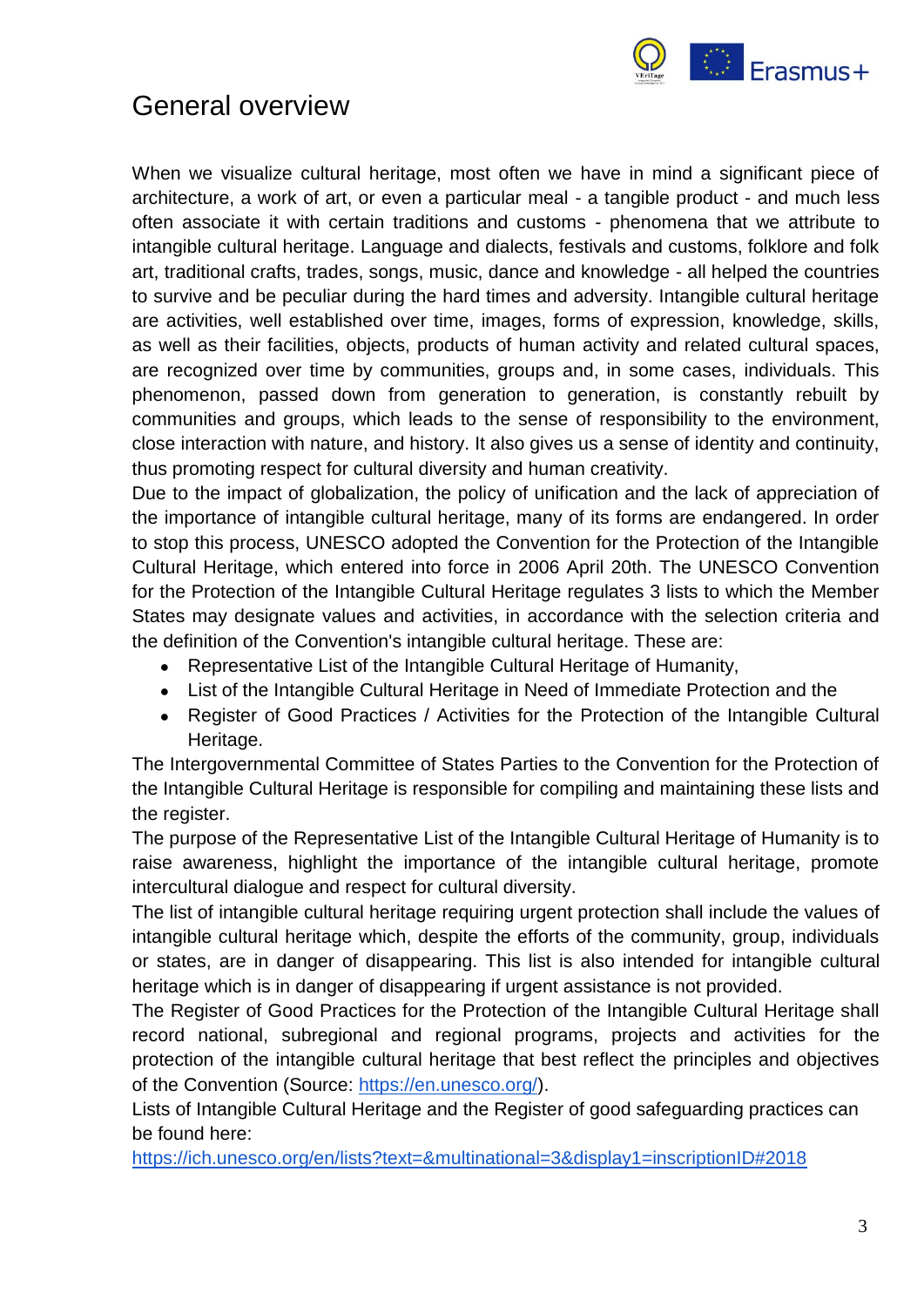

# <span id="page-3-0"></span>Activity overview "It is more than we can see"

The activities planned in this exercise invites students to reveal their talent by expressing themselves by images and scenes. During this exercise, students will have a chance to get acquainted with the UNESCO intangible cultural heritage list and find the importance of the individual role to ensure its continuity from the past to the future. To encourage students to take over the values of these cultural practices by using various forms of selfexpression during this exercise, they are invited to participate in the integrated activities, which will help to combine and deepen knowledge and develop skills of the different subjects – marketing, client service and ICT.

By understanding how each of us sees intangible heritage, what common points can be found when talking about intangible heritage, they will be able to present intangible heritage more appropriately and qualitatively to guests from abroad and at the same time learn to be proud of it, learn the ways to ensure its continuity. Creation of a promotional video company – teaser campaign that they believe could encourage tourists to come and get acquainted with one of these intangible cultural practices in their country will demand creativity, smart use of the ICT, video and audio resources, effective management of the human resources of the group. During the task inviting students to present their region and its intangible heritage treasures in a letter to potential tourists they will be able to develop their skills in written communication and at the same time deepen their knowledge about the purposive and effective social media use.

What can be attractive for the foreign tourists to choose our country? What makes us unique and at the same time attractive for citizens of other countries who do not understand our language but can understand us by watching the video? The questions should be raised and discussed during this exercise implementation.

#### **General objectives:**

- To get acquaint students with the intangible cultural heritage practices of different countries
- Encourage a closer look at it, assessing their individuality and distinctiveness, and alliances intangible cultural heritage practices of other countries
- To arouse students' eagerness to transfer good national practice and to become local ambassadors of intangible cultural heritage list.

The activity can by applied for the VET students of various programmes during the subjects related to #history, # ICT, #literacy, #ethics, #cultural education, #marketing.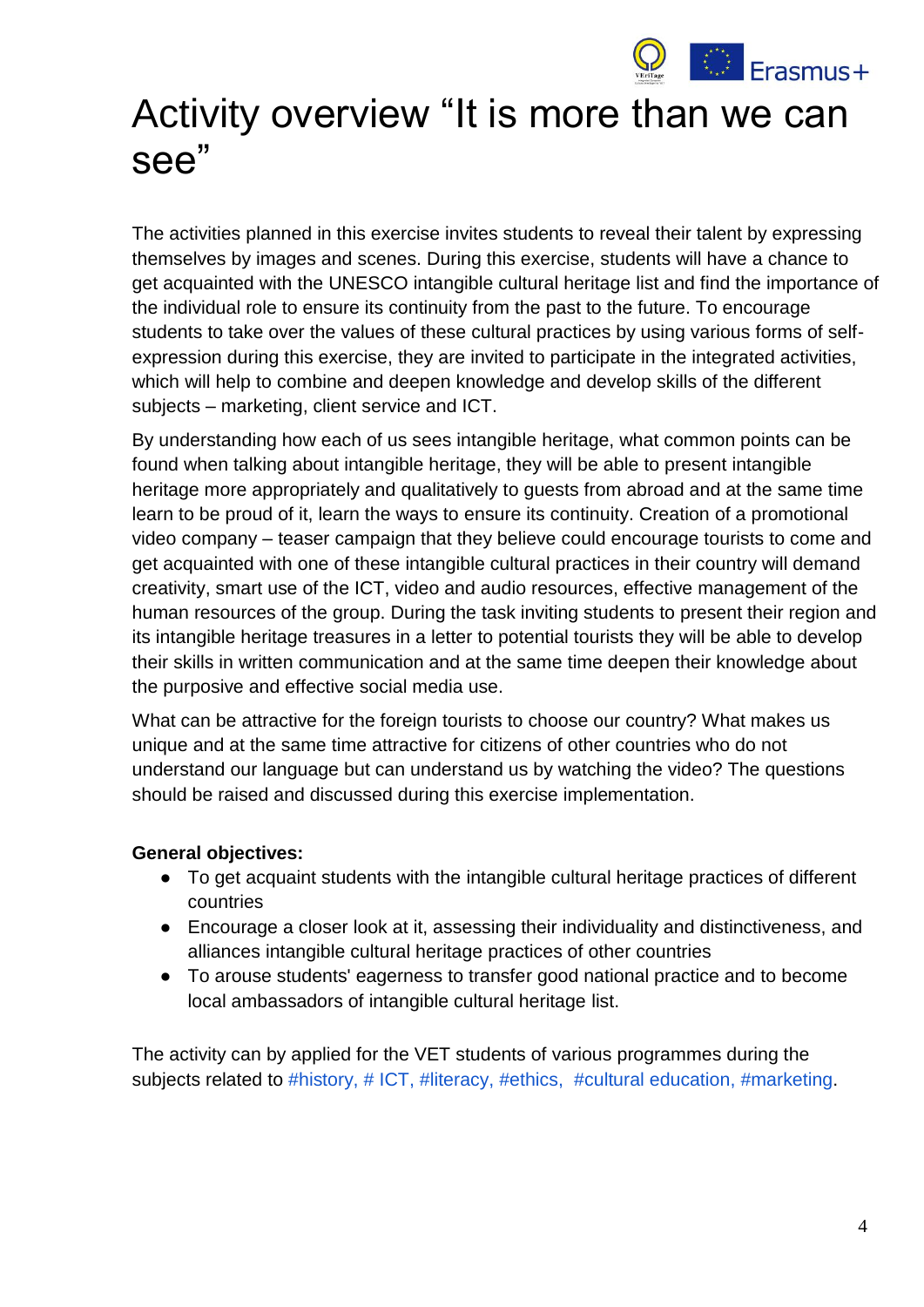

# **Descriptive activity sheet**

## <span id="page-4-0"></span>**1st activity "I can guess it"**

**Resources for the activity implementation.** Internet, computer, projector, white board.

The activity starts with the video presentation "What does intangible cultural heritage mean to you?" (link[:https://www.youtube.com/watch?v=2phs0pQIgWU\)](https://www.youtube.com/watch?v=2phs0pQIgWU) After the review of the video, teacher should ask students to name possible words – descriptions of the intangible heritage. Words have to be put down in a list. When the list is ready, the teacher should invite students to follow the discussion and try to think – how each of the listed words can be visualized by the symbols, scenes related without using the words. Think carefully and discuss among the group – is it common or personal view/ understanding of the symbol (scene)?

The results of the discussion should be written down in the separate column, near each word, also can be illustrated graphically.

#### **Results of the activity.**

List of the words/symbols describing intangible heritage.

#### **Recommendations for the teacher:**

- During the activity students can be offered to make 2 lists one of them related to the national cultural heritage and second which is common to most of the European countries and discuss the differences and similarities between them.
- To encourage creativity of the students and to agree on the common understandable symbol of the intangible heritage object teacher can recommend students to visualize they words by charadas.
- To check the common (Individual) understanding of the heritage describing words and symbols, students can work in pairs and create individual lists, change them between each other and link both columns individually.
- If students list a few symbols related to one word, teacher can offer discussion to agree on one of them.
- Students can be asked to create their own (or group work) visualization of symbols (painted or digital).

This activity should help students to deepen their knowledge about intangible heritage, find out the values it contains and common symbols it represents, also develop these [key](https://eur-lex.europa.eu/legal-content/EN/TXT/?uri=uriserv:OJ.C_.2018.189.01.0001.01.ENG)  [competences:](https://eur-lex.europa.eu/legal-content/EN/TXT/?uri=uriserv:OJ.C_.2018.189.01.0001.01.ENG)

#### **Citizenship competence, by developing their skills:**

• to apply the knowledge in basic concepts and phenomena linking individuals, groups, society, and culture;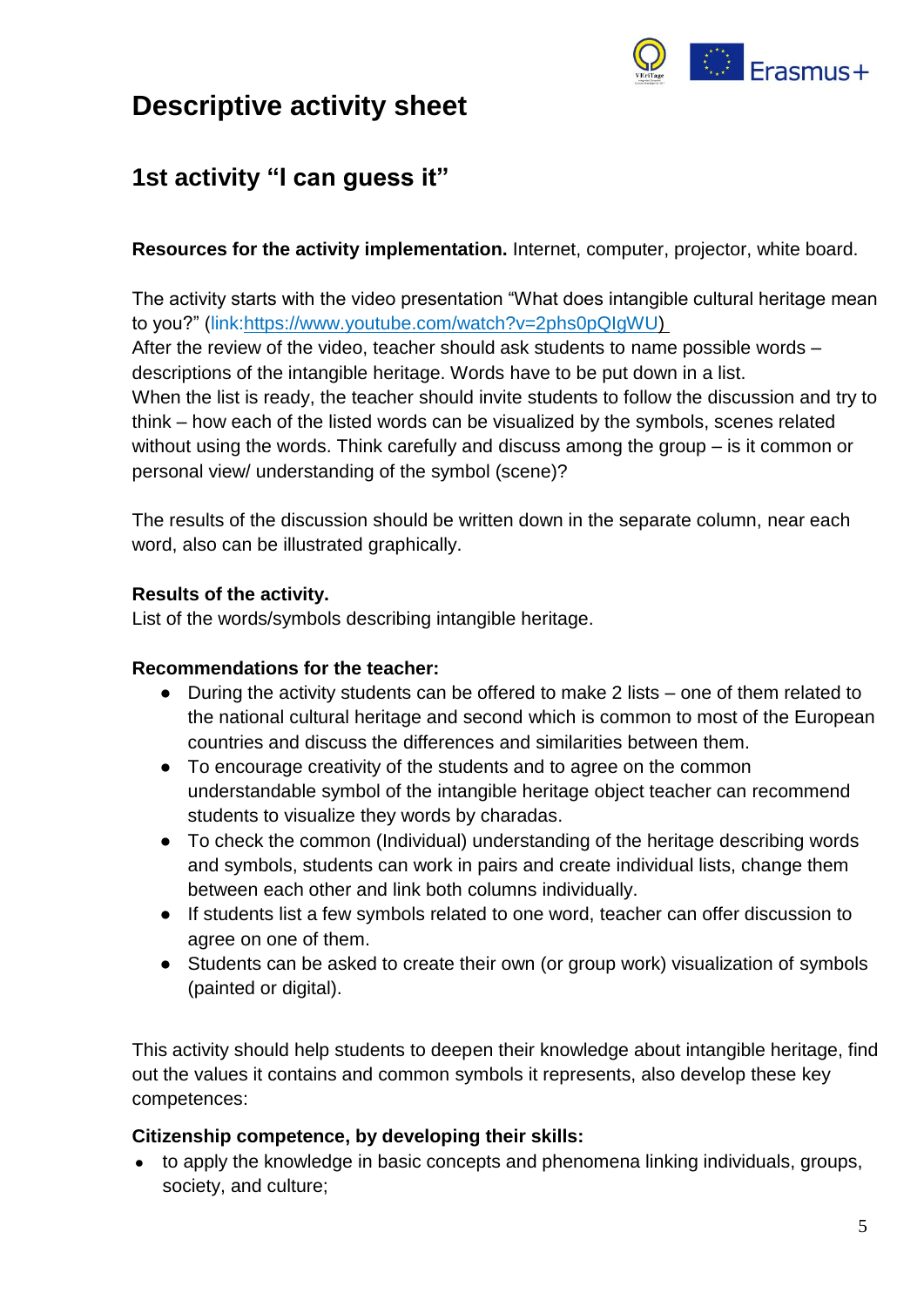

- to develop arguments and constructive participation in group activities;
- understand the multi-cultural dimensions of European societies, and how national cultural identity contributes to the European identity.

#### **Cultural awareness and expression competence, by developing their skills:**

- to apply knowledge of local, national, regional, European and global cultures, and expressions, including their languages, heritage and traditions, and cultural products;
- to communicate ideas in different forms;
- to demonstrate open attitude towards, and respect for, diversity of cultural expression.

#### **The evaluation of the activities of this stage:**

Based on the tasks of this activity, we suggest a number of assessment criteria that may be applicable during this stage.

1. Assessment in relation to the requirements of the particular subject (Art: presented symbol in painted or digital form; Cultural cognition related objects: demonstration of the knowledge about the intangible heritage).

2. The whole task can be evaluated in the frame of group workflow – are the students involved in the activity, do they understand the task and can express themselves during it. The main criteria of such task evaluation should be presented to the class:

- activity during the discussion
- creativity in the presentation of words/ symbols/ visualization;
- ability to express their opinion, knowledge and perceptions in a respective way.

3. Use / refinement of skills attributed to specific key competences areas during this exercise also ability to apply the pre- and gained knowledge of different subjects:

#### **Recommended evaluation of the skills related to the citizenship competence:**

- an awareness of diversity and cultural identities in Europe, and the world is demonstrated;
- respectful and active communication during the task is demonstrated;
- knowledge about national and European identity is applied.

#### **Recommended evaluation of the skills related to the cultural awareness and expression competence:**

- knowledge of local, national, regional, European and global cultures, and expressions, including their languages, heritage and traditions, and cultural products is demonstrated;
- ideas expressed in different forms (orally/ visually)
- <span id="page-5-0"></span>● open attitude towards, and respect for, diversity of cultural expression is demonstrated.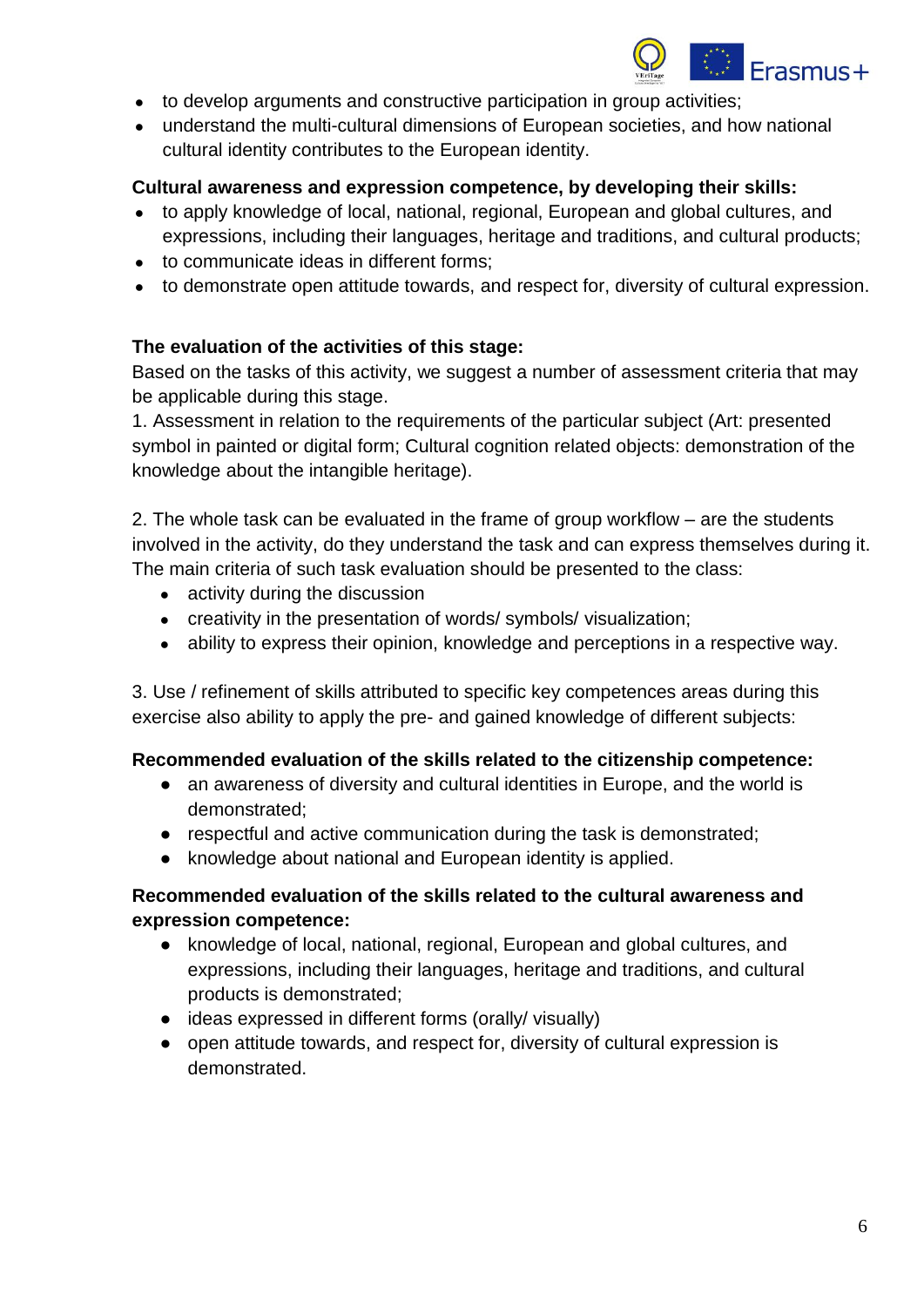

## **[2nd activity](https://docs.google.com/document/d/1UJk_hN6ka-M39Xf3Atm9lmVgqk3lBXzmaykRySPcI3k/edit#heading=h.2et92p0) "I should see it!"**

### **Resources for the activity implementation.** Internet, computer, projector, white board.

Activity starts with the teacher presentation of the list ts of Intangible Cultural Heritage and the Register of good safeguarding practices:

<https://ich.unesco.org/en/lists?text=&multinational=3&display1=inscriptionID#2018>

After the presentation, class should agree on the time limit (it also depends on the general level of English knowledge of the students) to prepare the short oral presentation "I would like to see it because…" (Individual or group work) trying to highlight the most interesting points You found, what specifically interests him/ her/group).

After all presentations are done, class, lead by the teacher should discuss shortly:

- Could we define common points of the class presentations what are the common points that interest most of us?
- Was it influenced by the content of the video presentation?
- Why are some presentations not so interesting for us?

The general findings have to be written down on board.

#### **Results of the activity.**

Presentation of the one of Intangible Cultural Heritage practice from the Register of good safeguarding practices/ discussion about content of the presentations.

#### **Recommendations for the teacher:**

- Define the length appointed for the information search according to the students pre-entry level.
- Decide on the language of the presentation in line with the learning subject and lesson goals defined.
- According to the available time it is also reasonable to decide how the students will illustrate their findings - (e-)poster, PowerPoint presentation or other available tool.
- Lead the group work to involve as many different countries as possible to ensure that the students will share different available information during the presentation stage.

This activity should help students to deepen their knowledge about good safeguarding practices of intangible cultural heritage, also develop these [key competences:](https://eur-lex.europa.eu/legal-content/EN/TXT/?uri=uriserv:OJ.C_.2018.189.01.0001.01.ENG)

#### **Literacy competence/ Multilingual competence, by developing their skills:**

- to identify, understand, interpret facts and opinions in written and oral form;
- to use visual and digital materials across disciplines and contexts, in a national and foreign language, by integrating a historical dimension and existing intercultural competences;
- to formulate and express findings and arguments in a convincing way appropriate to the context. It encompasses critical thinking and ability to assess and work with information;
- to understand and use language in a positive and socially responsible manner.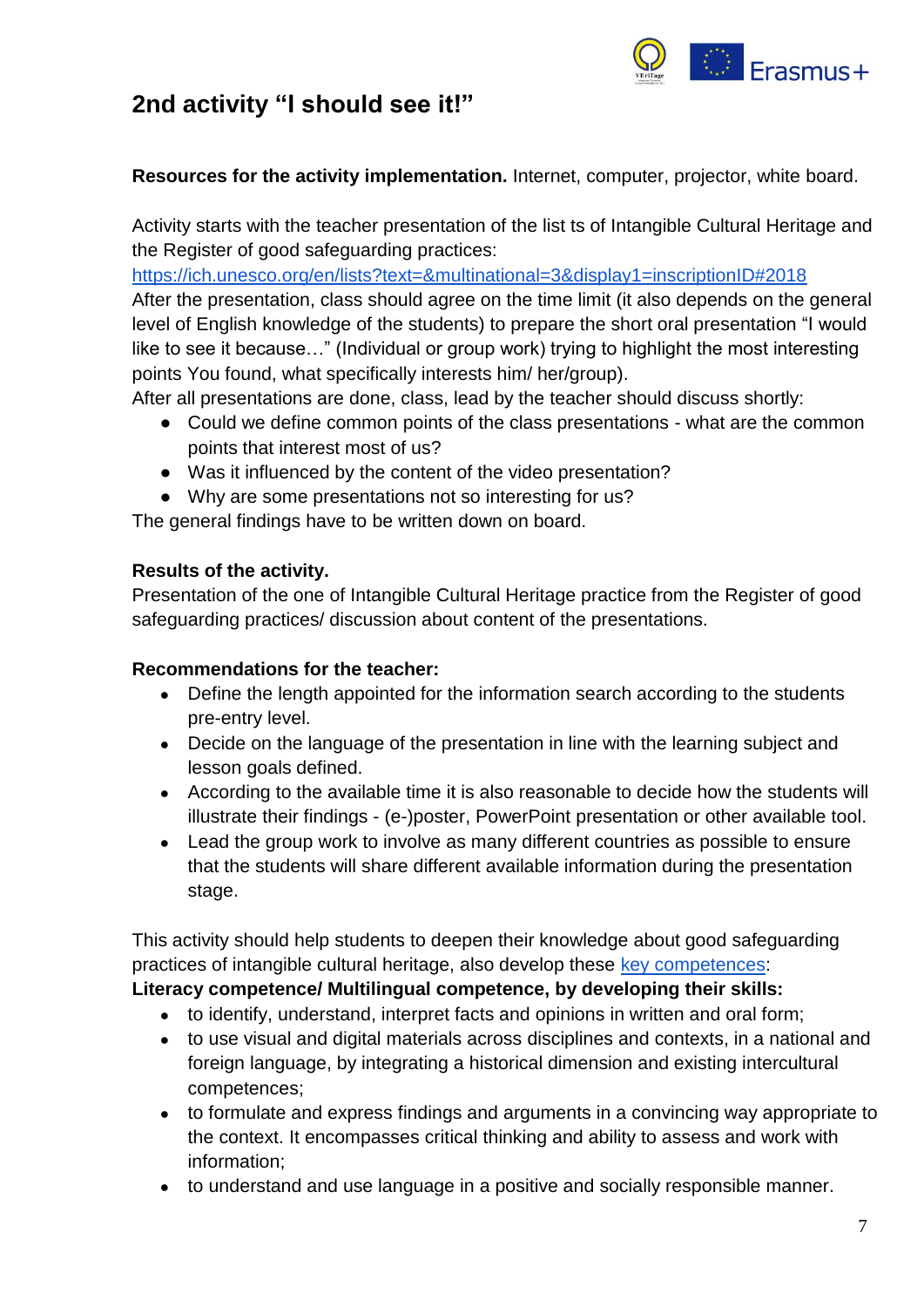

#### **Digital competence, by developing their skills:**

- to use ICT to to support communication process and express their creativity;
- to access, use, evaluate, create and share digital content.

#### **Cultural awareness and expression competence, by developing their skills:**

- to gain and apply knowledge of European and global cultures;
- to understand the different ways of communicating ideas between creator, participant and audience within digital forms;
- to demonstrate willingness to participate in cultural experiences.

#### **The evaluation of the activities of this stage:**

Based on the tasks of this activity, we suggest a number of assessment criteria that may be applicable during this stage.

1. Assessment in relation to the requirements of the particular subject (Foreign language: ability to listen/understand the video / express ideas in foreign language; Cultural cognition related objects: demonstration of the knowledge about the intangible heritage).

2. The whole task can be evaluated in the frame of group workflow – are the students involved in the activity, do they understand the task and can express themselves during it. The main criteria of such task evaluation should be presented to the class:

- ability to find the required info;
- quality of structured presentation;
- ability to work in group, organize and present the group work findings;
- creativity in the presentation of findings;
- ability to express their opinion, knowledge and perceptions in a respective way.

3. Use / refinement of skills attributed to specific key competences areas during this exercise also ability to apply the pre- and gained knowledge of different subjects:

### **Recommended evaluation of the skills related to the literacy competence/ multilingual competence:**

- the presented findings are in line with the provided task;
- different sources used to collect information in the mother tongue and in foreign languages;
- the all required info is presented/ students are able to motivate the arguments provided in the presentation;
- the provided info is essential, clear, valid and systemized;
- the path of the narrative is clear, catching the attention of the audience.

#### **Recommended evaluation of the skills related to the digital competence:**

• demonstrated knowledge of ICT helps to reveal students' ideas and their creativity.

#### **Recommended evaluation of the skills related to the cultural awareness and expression competence:**

- knowledge of European and global cultures are demonstrated;
- presentation clearly defines the idea and opinion of the individual/ group;
- willingness to participate in presented cultural experience can be identified.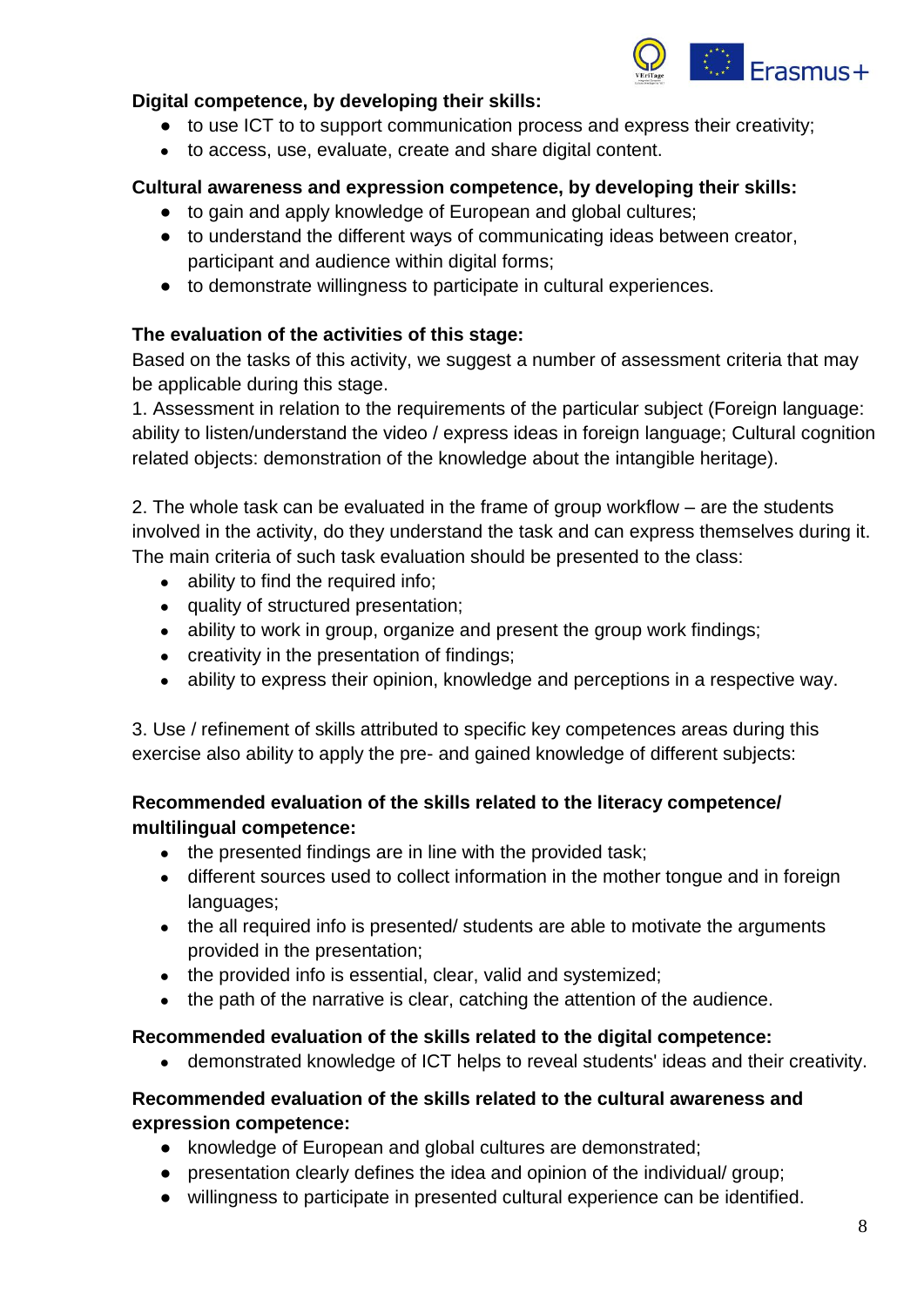

## <span id="page-8-0"></span>**[3rd activity](https://docs.google.com/document/d/1UJk_hN6ka-M39Xf3Atm9lmVgqk3lBXzmaykRySPcI3k/edit#heading=h.3dy6vkm) "I should try it!"**

**Resources for the activity implementation.** Internet, computer, software for the video making/ editing (e.g. Windows video maker).

Students have to choose the practice of the intangible heritage from the provided list representing their country (or neighbour country) and create a video teaser campaign about it. The idea of the video should intrigue the tourists to come and practice/ see it. Try to make the viral video – the one which will be presented all around the world and understandable for all. Students have to try to use the little text as possible and also look at the findings of the class made in the previous parts of the exercise.

Windows Movie maker is one of the programs that can be used to implement the task. Available videos, photos and other visual information, music (with some subtitles by the need) should be involved in this video. Students can film their own material or use open sources (e.g.Youtube) and edit them.

Teacher (-s), can provide some examples of the video teasers to inspire the students as e.g.:

<https://www.youtube.com/watch?v=2pVRi8Ltunw> <https://www.youtube.com/watch?v=XQoRzxjgR34>

#### **Recommendations for the teacher:**

- The cooperation with the ICT teacher or other professionals of media programs can give wider understanding of video making processes and possibilities to the students.
- Knowledge, gained during the activity 1 and 2, also should be integrated during this task. What are the symbols that can be understandable without understanding the text (act. 1)? What were the details, which made video interesting for us (act.2)? Class also can agree to produce silent video or use only a few words. To inspire students offer them to watch the classic silent films, e/g. Charlie Chaplin - The Adventurer (1917): [https://www.youtube.com/watch?v=PANcaG4pYAU.](https://www.youtube.com/watch?v=PANcaG4pYAU) How do we understand them?
- Due to the capacities and pre-knowledge of the students they also can be offered to make a teaser campaign in social media of the chosen practice of intangible heritage. Examples of it can be found here: [https://www.canva.com/learn/10-tactics](https://www.canva.com/learn/10-tactics-for-launching-a-product-using-social-media/)[for-launching-a-product-using-social-media/](https://www.canva.com/learn/10-tactics-for-launching-a-product-using-social-media/)
- The students must be informed that the question of intellectual property rights is important during the task – the sources used for the video should be clearly identified and named.
- The length of the video should be agreed with in the group.

#### **Results of the activity.**

Video, aimed to promote the practice of the intangible heritage.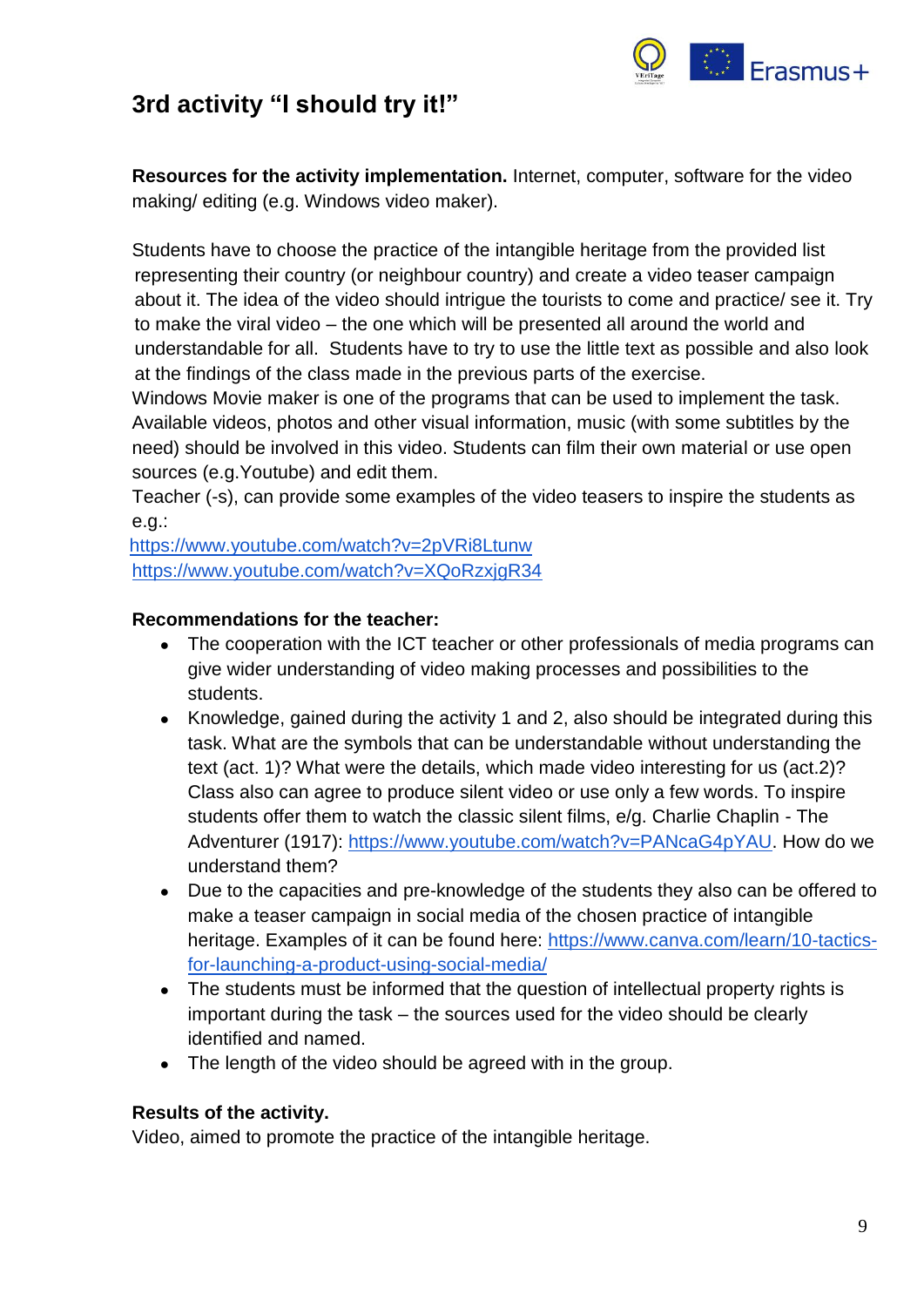

This activity should help students to deepen their knowledge about the intangible cultural heritage and marketing campaigns, also develop these [key competences:](https://eur-lex.europa.eu/legal-content/EN/TXT/?uri=uriserv:OJ.C_.2018.189.01.0001.01.ENG)

### **Literacy competence, by developing their skills:**

● to communicate and express the idea through the digital tools.

#### **Digital competence, by developing their skills:**

- to use digital technologies to support their communication and creativity towards commercial goals;
- create a digital content with ethical, safe and responsible approach.

### **Personal, social and learning to learn competence, by developing their skills:**

- effectively manage time and information, work with others in a constructive way;
- develop individual capability to deal with complexity, critically reflect and make constructive decisions.

#### **Entrepreneurship competence, by developing their skills:**

- to plan and manage the project, which include both processes and resources;
- to work both as an individual and collaboratively in teams, to mobilize resources (people and things) and to sustain activity;
- to exploit the creativity towards entrepreneurial goals.

#### **Cultural awareness and expression competence, by developing their skills:**

- to solve intellectual property related questions;
- to develop the understanding how the cultural expressions in digital forms can influence individuals and groups, representatives of other cultures;
- to develop commercial awareness in line with the empathy and respect to cultural diversity.

#### **The evaluation of the activities of this stage:**

Based on the tasks of this activity, we suggest a number of assessment criteria that may be applicable during this stage.

1. Assessment in relation to the requirements of the particular subject (ICT: creation of digital content, Marketing subject: proper application of the marketing knowledge available (required) during the assignment ).

2. The whole task can be evaluated in the frame of group workflow – are the students involved in the activity, do they understand the task and can express themselves during it. The main criteria of such task evaluation should be presented to the class:

- a fulfillment of the idea:
- interdisciplinary approach (integration of knowledge/skills of the different subjects);
- presentation of the idea.

3. Use / refinement of skills attributed to specific key competences areas during this exercise also ability to apply the pre- and gained knowledge of different subjects:

**Recommended evaluation of the skills related to the literacy competence:**

● text and video image complement each other.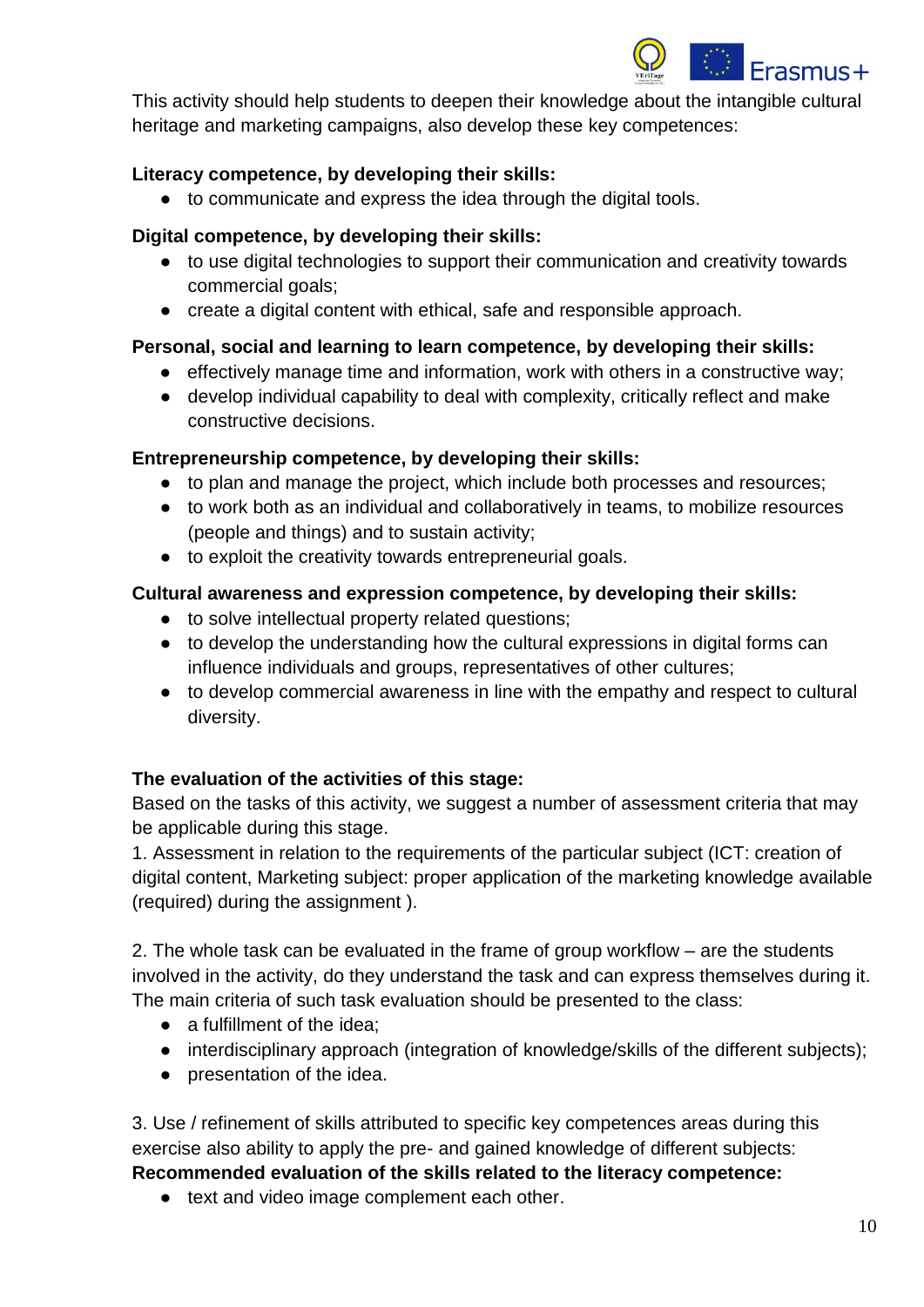

#### **Recommended evaluation of the skills related to the digital competence:**

- digital knowledges and new skills are acquainted and applied;
- the implemented task was based on public/business sector examples.

#### **Recommended evaluation of the skills related to the personal, social and learning to learn competence:**

- the work was performed in accordance with the task instructions and time limit;
- all team members were involved in the task, their potential was exploited.

#### **Recommended evaluation of the skills related to the entrepreneurship competence:**

- the task has been implemented through proper planning of technical and human resources;
- the material presented reflects a commercial approach.

### **Recommended evaluation of the skills related to the cultural awareness and expression competence:**

- the material / authors of it used for the task are identified clearly;
- the presented cultural practice is examined in detail during the task implementation;
- the provided material is based on ethical principles and respect for different cultural practices.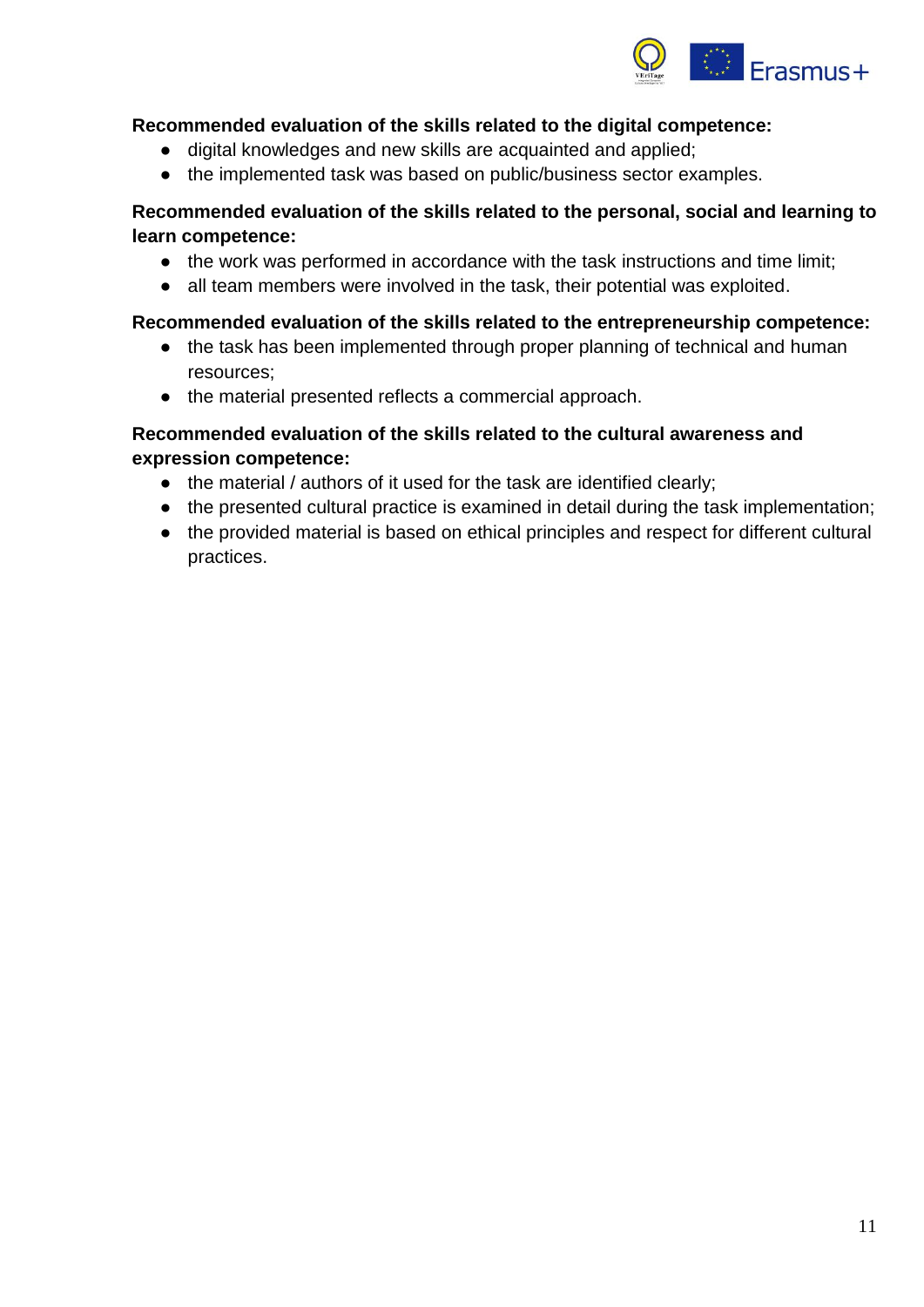

## <span id="page-11-0"></span>**4th activity "I should write about it!"**

**Resources for the activity implementation.** Network, computer.

Activity starts by introducing the situation, the students have to empathize with:

*Put yourself in the shoes of the representative of the local tourism office. One day, You notice the public message on Facebook, where the client tells his experience in your city (region/country) and names it the most boring day at his life. Try to give him/ all other potential visitors a reply – invite him to repeat his visit and have the exciting day. Try to intrigue him /others to reveal the experiences of the intangible heritage, other interesting practices can be found here. Include the visual information – photos, videos, to illustrate Your post.*

### **Recommendations for the teacher:**

- Decide on the language of the presentation in line with the learning subject and lesson goals defined.
- $\bullet$  Discuss with the students the content of such social media post why it is specific, what specific rules students should follow or avoid (lengths, vocabulary, expressions and ect.), look for some good and bad examples of it (e.g. [https://www.authorsguilds.com/social-media-etiquette-seven-rules-for-brands-in-](https://www.authorsguilds.com/social-media-etiquette-seven-rules-for-brands-in-2019/)[2019/\)](https://www.authorsguilds.com/social-media-etiquette-seven-rules-for-brands-in-2019/)
- Before the start of the start the activity students can surf in the webpage of local tourism office, look for the websites for travelers (e.g. [https://www.lonelyplanet.com/,](https://www.lonelyplanet.com/) or blogs e.g. <https://www.nationalgeographic.com/travel/intelligent-travel/> for the inspiration.

## **Results of the activity.**

Text the social network post, designated to encourage tourists to come and get acquainted with the practices of intangible heritage of the region.

This activity should help students to deepen their knowledge about the intangible cultural heritage practices in their region, to develop their communication/ marketing skills using social media channels, also develop these [key competences:](https://eur-lex.europa.eu/legal-content/EN/TXT/?uri=uriserv:OJ.C_.2018.189.01.0001.01.ENG)

#### **Literacy competence, by developing their skills:**

- develop the skills to be able to choose appropriate communication style in line with the concrete requirements of the situation;
- to expand the available vocabulary and use it in a positive and socially responsible manner.

## **Digital competence, by developing their skills:**

● use social media channels creatively towards commercial goals.

#### **Entrepreneurship competence, by developing their skills:**

● combine creativity with strategic thinking in order to achieve clear commercial goals.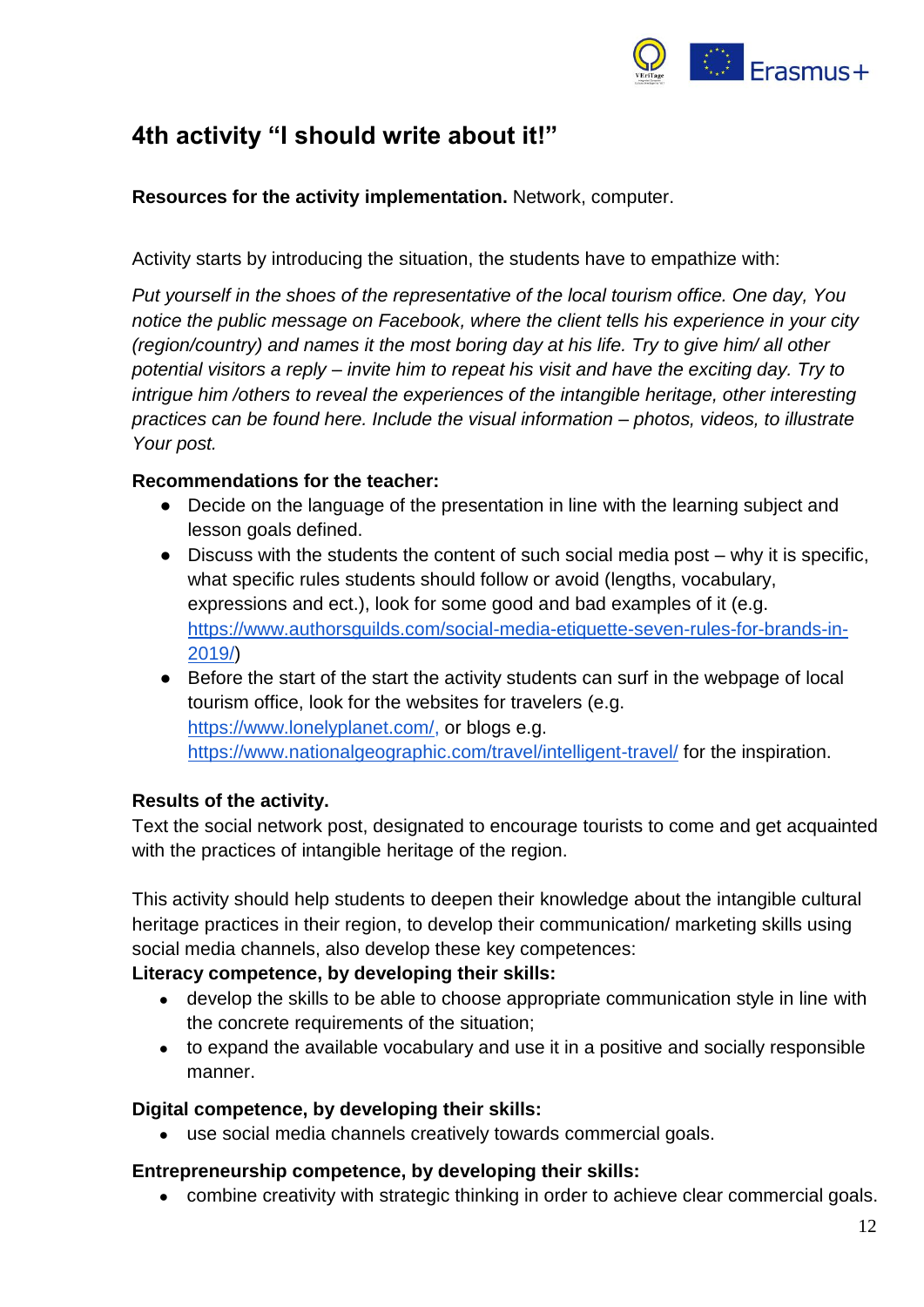

#### **The evaluation of the activities of this stage:**

Based on the tasks of this activity, we suggest a number of assessment criteria that may be applicable during this stage.

1. Assessment in relation to the requirements of the particular subject (Literacy: grammar/ punctuation, style/ vocabulary, Marketing: commercial attitude of the text).

2. Use / refinement of skills attributed to specific key competences areas during this exercise also ability to apply the pre- and gained knowledge of different subjects:

#### **Recommended evaluation of the skills related to the literacy competence:**

- there are no grammatical or stylistic errors in the text;
- the intangible heritage practices of the region is pictorially described in the text.

#### **Recommended evaluation of the skills related to the digital competence:**

• the text is in line the common etiquette rules of the social media.

#### **Recommended evaluation of the skills related to the entrepreneurship competence:**

● creative and innovative solutions are reflected in the text.